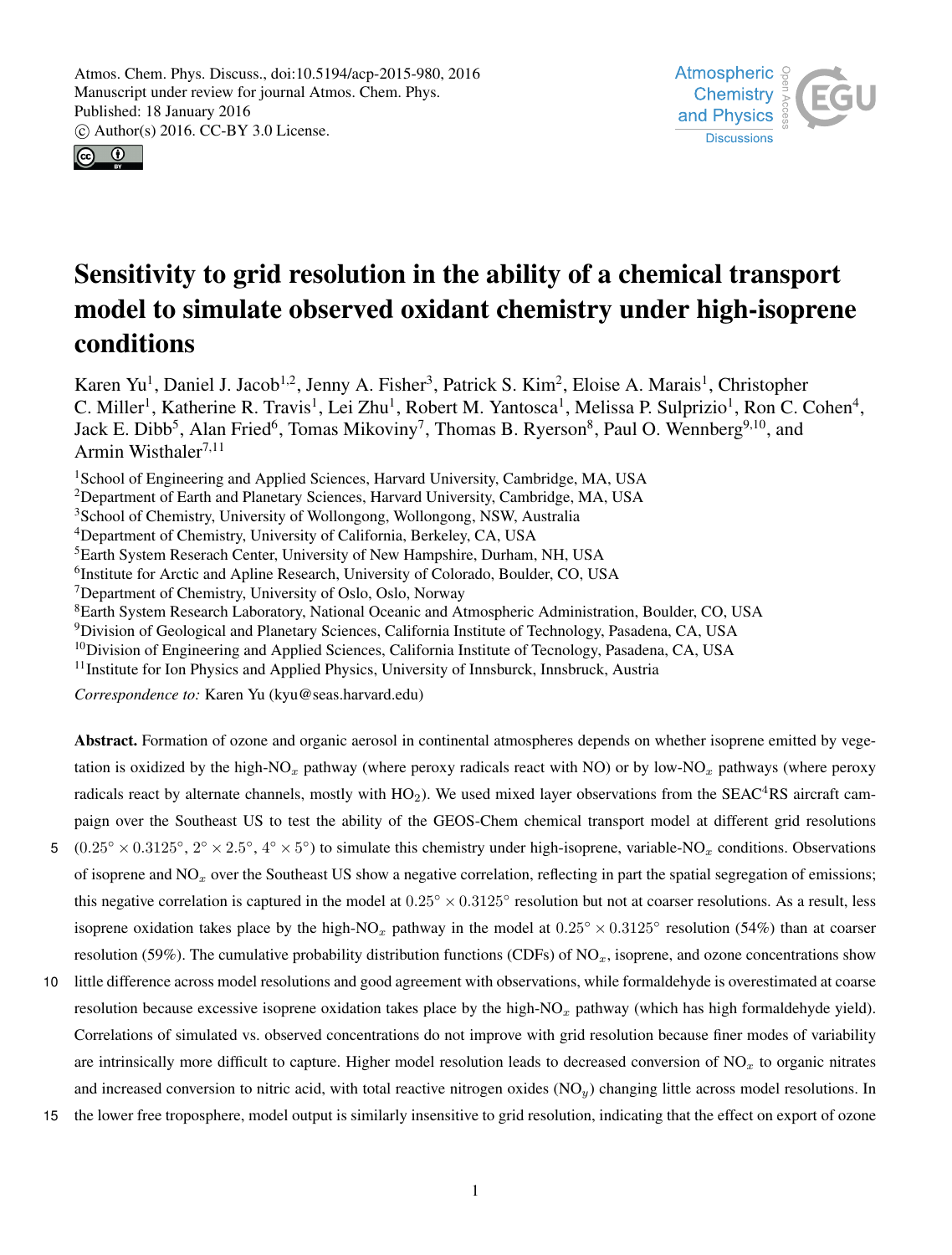



and  $NO<sub>x</sub>$  is small. The overall low sensitivity of modeled concentrations to grid resolution implies that coarse resolution is adequate when modeling regional boundary layer chemistry for global applications.

## 1 Introduction

- Global simulations of tropospheric chemistry present a major computational challenge. Chemical mechanisms typically include 5 over one hundred coupled species, with lifetimes ranging from less than a second to more than a year, interacting with transport on all scales from concentrated emission plumes to the remote troposphere. This complexity has hindered the inclusion of detailed tropospheric chemistry in climate models (NRC, 2012) and raises concern over spatial resolution. Global models typically have a horizontal resolution of ∼100 km, which does not properly resolve chemical gradients and may lead to large errors from non-linear chemistry and coupling to transport. Increasing resolution is computationally expensive and may require
- 10 trade-offs in other aspects of the model. Here we apply a global chemical transport model (GEOS-Chem CTM) to simulate extensive boundary layer observations of ozone and related species over the Southeast US from the SEAC<sup>4</sup>RS aircraft campaign (Toon et al., 2015). We explore how varying grid resolution from  $4^\circ \times 5^\circ$  ( $\approx 400x400$  km<sup>2</sup>) to  $0.25^\circ \times 0.3125^\circ$  ( $\approx 28x28$  km<sup>2</sup>) affects model results and the ability to simulate observations.

Ozone  $(O_3)$  production is central to driving the complexity of chemical mechanisms. It is controlled by reaction chains 15 involving hydrogen oxide radicals (HO<sub>x</sub> ≡ OH + peroxy radicals), nitrogen oxide radicals (NO<sub>x</sub> ≡ NO + NO<sub>2</sub>), halogen radicals, volatile organic compounds (VOCs), and a large ensemble of reservoir and product species. NO and VOCs are emitted by a wide range of sources, both natural and anthropogenic.  $NO<sub>x</sub>$  typically has a lifetime of hours while VOCs have lifetimes ranging from minutes to years (Atkinson and Arey, 2003). Their interactions result in a diversity of chemical regimes.

- A number of studies have examined the effect of model resolution on ozone production in urban regions (Sillman et al., 1990; 20 Jang et al., 1995; Gillani and Pleim, 1996; Kumar and Russell, 1996; Chock et al., 2002; Esler et al., 2004). A typical result is that dilution from grid averaging causes positive bias in the ozone production efficiency (OPE) per unit  $NO<sub>x</sub>$  emitted (Liu et al., 1987). Liang and Jacobson (2000) showed that premature mixing of urban and background airmasses can lead to either overestimates or underestimates of OPE. Model simulations of ship plumes indicate particularly large ozone overestimates when mixing  $NO<sub>x</sub>$  from the plumes into otherwise clean grid cells (Davis et al., 2001; Vinken et al., 2011). On a global scale,
- 25 Wild and Prather (2006) found from an asymptotic error convergence method that grid averaging in a  $2.8^\circ \times 2.8^\circ$  model caused a +4% bias in the global tropospheric ozone burden, with larger errors on regional scales. Ito et al. (2009) compared global models of varying resolutions and concluded that artificial mixing of biogenic VOC emissions into coarse grid cells yield excessive conversion of NO<sub>x</sub> to organic nitrate reservoirs, leading to release of NO<sub>x</sub> downwind under higher-OPE conditions and thereby causing excessive ozone production.
- 30 The interaction between  $NO<sub>2</sub>$  and OH can also lead to biases in model estimates of  $NO<sub>x</sub>$ . Valin et al. (2011) found that large point sources of  $NO<sub>x</sub>$  suppress OH, producing long-lived  $NO<sub>x</sub>$  plumes. Dilution of these plumes into coarse resolution grid cells shortens the  $NO_x$  lifetime, leading to underestimation of  $NO_2$  columns over large sources and overestimation over small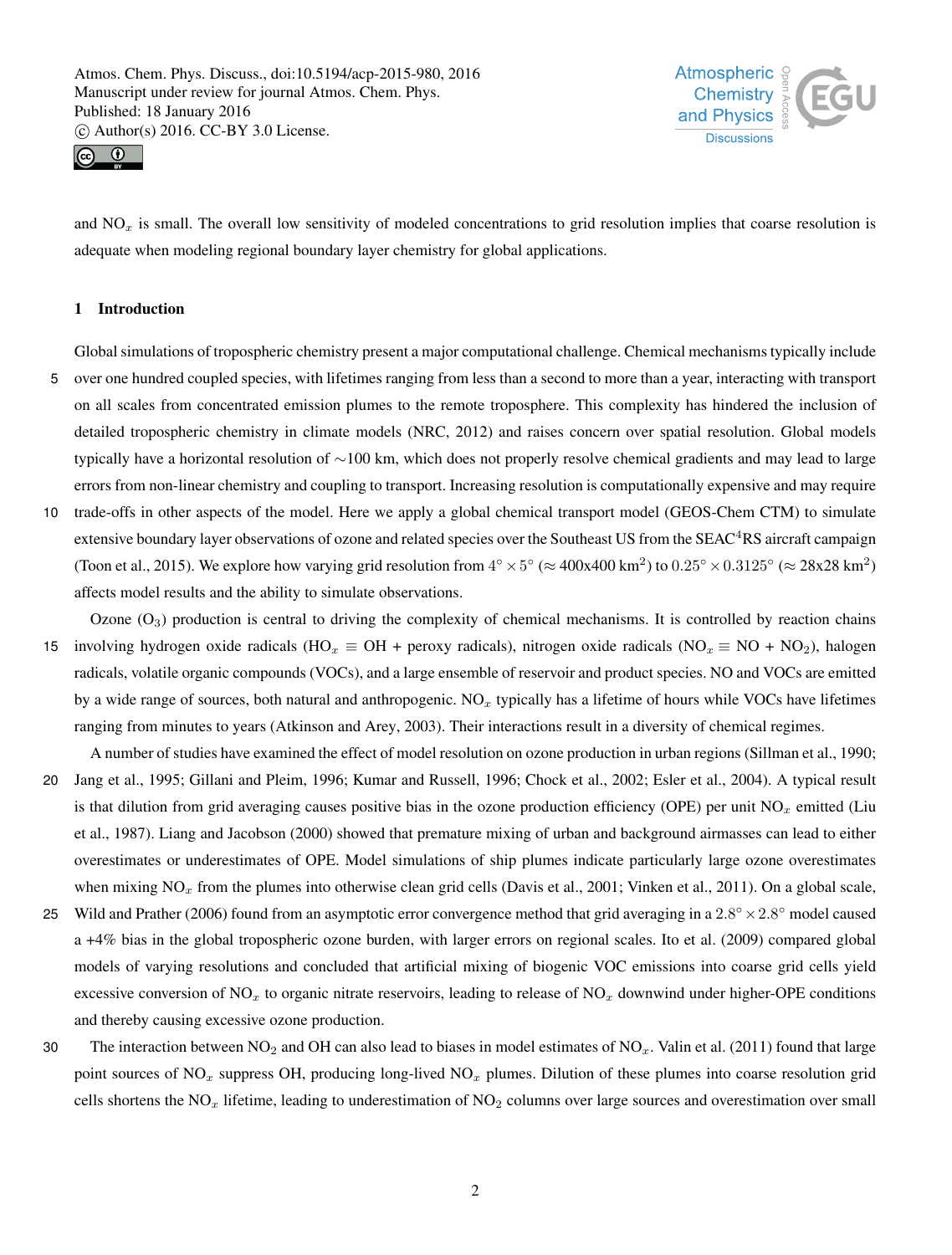



sources. Yamaji et al. (2014) similarly found that coarse resolution CTMs tend to underestimate retrievals of  $NO<sub>2</sub>$  columns over industrial regions.

The SEAC<sup>4</sup>RS observations provide an opportunity to investigate the effect of chemical non-linearity in an environment with very high biogenic VOC emissions (mainly isoprene) and variable levels of  $NO<sub>x</sub>$  (mostly from combustion). The interactions 5 between these species impact oxidant chemistry. Isoprene is oxidized by the OH radical on a time scale of an hour to produce isoprene peroxy radicals (ISOPO<sub>2</sub>). These ISOPO<sub>2</sub> radicals may either react with NO to produce ozone (high-NO<sub>x</sub> pathway)

or react by other channels (low-NO<sub>x</sub> pathways). Grid averaging may affect the ability to resolve the different pathways with implications for ozone, oxidant chemistry in general, and the formation of secondary organic aerosol (Marais et al., 2015).

We also use the  $SEAC<sup>4</sup>RS$  data to examine the effect of grid resolution on model ability to simulate variability in chemical 10 concentrations, especially events at the high tails of the probability distributions that may be of particular interest. Higher resolution enables better simulation of chemical gradients, with some benefit for capturing extreme values (Zhang et al., 2011). However, Rastigejev et al. (2010) suggested that much of that advantage may be lost during long-range transport because of numerical diffusion in divergent flow. Higher model resolution does not always improve the correlations with observed concentrations (Kiley et al., 2003; Mathur et al., 2005; Arunachalam et al., 2006; Valari and Menut, 2008) because finer modes

15 of variability are harder to capture than coarser modes (Fiore et al., 2003).

# 2 Methods

The GEOS-Chem simulation for the SEAC<sup>4</sup>RS period (August-September 2013) uses GEOS-5 data produced by GMAO at 0.25◦×0.3125◦ horizontal resolution with 72 vertical layers (lumped to 47 layers in GEOS-Chem) and 3-h temporal resolution (1-h for surface quantities and mixing depths). Here we use that native resolution as reference for comparison to the  $2^{\circ} \times 2.5^{\circ}$ 20 and  $4^{\circ} \times 5^{\circ}$  resolutions that would be used in global applications. Other GEOS-Chem studies of the SEAC<sup>4</sup>RS period apply the

- simulation with  $0.25^{\circ} \times 0.3125^{\circ}$  resolution to interpret observations of organic nitrates (Fisher et al., 2015), ozone (Travis et al., 2015), aerosols (Kim et al., 2015), and formaldehyde (Zhu et al., 2015). Marais et al. (2015) uses  $2^{\circ} \times 2.5^{\circ}$  resolution to simulate isoprene secondary organic aerosol in SEAC<sup>4</sup>RS. These references present relevant model descriptions and evaluations.
- The  $0.25° \times 0.3125°$  simulation extends over a continental-scale North America window  $(130° 60°W, 9.75° 60°N)$  for two months (August-September 2013). Initial and dynamic boundary conditions are from a global simulation with  $4^{\circ} \times 5^{\circ}$ 25 resolution. GEOS-Chem uses operator splitting to separately solve the equations for transport and chemistry. The chemical time-step is 10 minutes at  $0.25^\circ \times 0.3125^\circ$  resolution, 30 minutes at  $2^\circ \times 2.5^\circ$ , and 60 minutes at  $4^\circ \times 5^\circ$ . The transport timestep is half the chemical time-step. Boundary layer mixing depths is scaled down from the GEOS values by 40% to match observations from aircraft lidar during  $SEAC<sup>4</sup>RS$  (Zhu et al., 2015).
- 30 The SEAC<sup>4</sup>RS simulation is based on GEOS-Chem version 9-02 (http://wiki.seas.harvard.edu/geos-chem/index.php/GEOS-Chem\_v9-02) including a detailed mechanism for  $HO_x$ -NO $C$ -O<sub>3</sub>-bromine-aerosol tropospheric chemistry with 196 chemical species (Parrella et al., 2012; Mao et al., 2013). A number of updates to isoprene chemistry were implemented as described by Fisher et al. (2015), Marais et al. (2015), and Travis et al. (2015). US anthropogenic emissions are from the 2011 National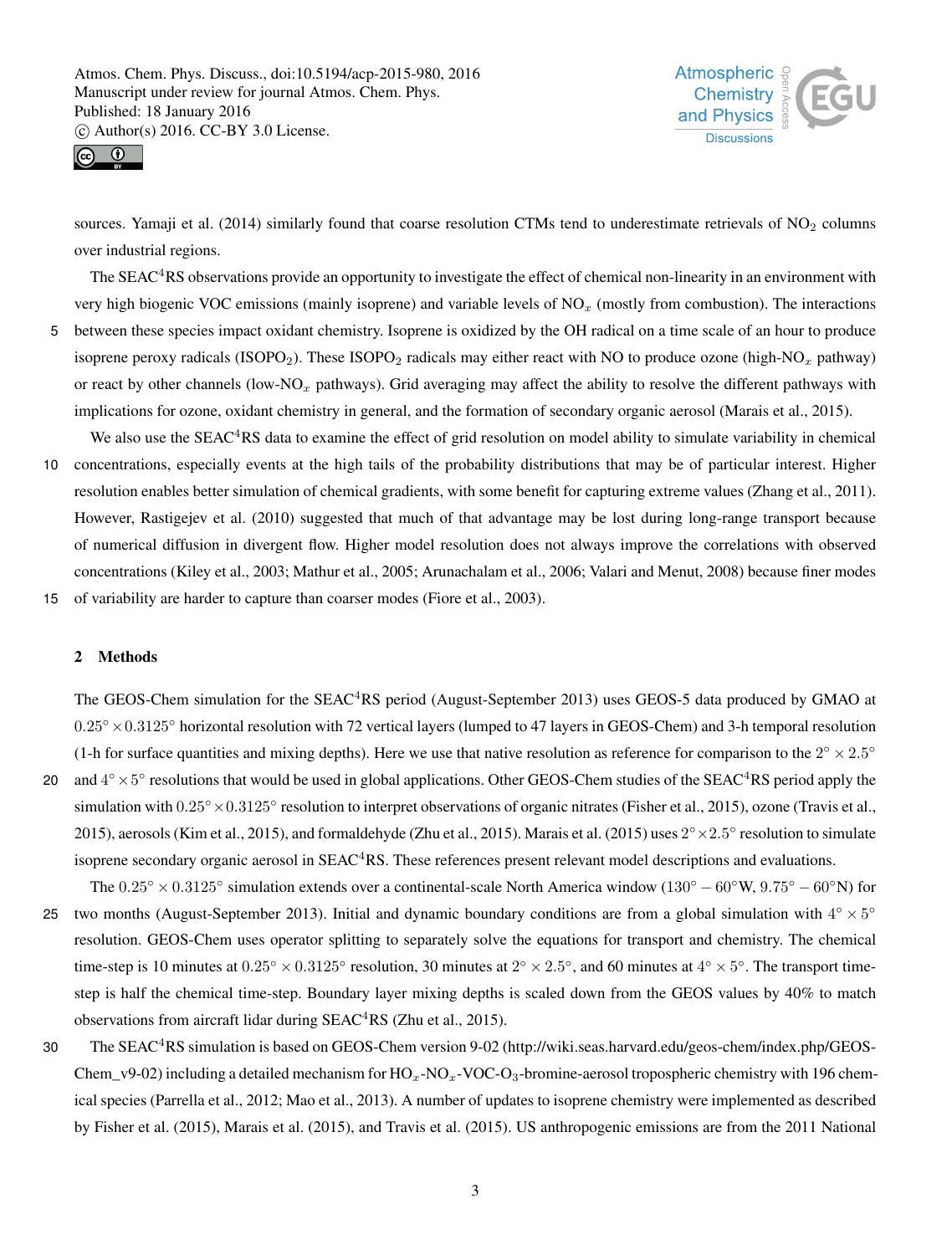



Emissions Inventory (NEI), with national scaling for 2013 and 60% downward correction for  $NO<sub>x</sub>$  as described in Travis et al. (2015). Biogenic emissions are from the Model of Emissions of Gases and Aerosols from Nature (MEGANv2.1) (Guenther et al., 2012) with 15% downward correction for isoprene (Zhu et al., 2015). Lightning NO<sub>x</sub> emissions are constrained by satellite observations as described in Murray et al. (2012). Soil  $NO<sub>x</sub>$  emissions, including fertilizer, are from Hudman et al. (2012) 5 with Jacob and Wofsy (1990) canopy reduction factors.

Figure 1 shows the emissions of  $NO_x$  and isoprene over the Southeast US domain at  $0.25° \times 0.3125°$  resolution. In this domain, isoprene emission is mainly from forests and  $NO<sub>x</sub>$  emission largely follows population and power plants. The resulting spatial segregation between isoprene and  $NO<sub>x</sub>$  emissions has important implications for whether isoprene oxidation takes place by high-NO<sub>x</sub> or low-NO<sub>x</sub> pathways. We ensure that emission totals are the same at all model resolutions so that they are not a 10 factor of differences in results. This required minor scaling of natural VOC emissions that depend on environmental variables.

Comparisons between model and aircraft observations use model output sampled along the DC-8 flight tracks (Figure 1), and observations from a 60-s merged data set. For computing aggregate statistics, such as probability distributions, we use observations directly from the 60-s data set. For computing correlations between model and observations (Figure 5), we average data over model grid cells along individual flight tracks. We focus on daytime continental data over the Southeast US domain

- $15 \left(94.5^{\circ} 75^{\circ} \text{W}, 29.5^{\circ} 40^{\circ} \text{N}\right)$ , box in Figure 1) and within the mixed layer defined along the flight track from lidar measurements (Hair et al., 2008). Typical mixed layer heights (10<sup>th</sup> and 90<sup>th</sup> percentiles) during the campaign ranged from 600 m to 2200 m, with a mean value of 1500 m. The aircraft occasionally targeted fire plumes and we remove those as diagnosed by measured acetonitrile concentrations exceeding 225 ppt. Our analysis domain also excludes the Houston plume, targeted on two SEAC<sup>4</sup>RS flights (Sep 16 and 18) and for which our model would not be expected to give a representative simulation due
- 20 to potentially large highly reactive petrochemical emissions. Unlike Travis et al. (2015), we do not remove urban plumes as diagnosed by  $NO<sub>2</sub>$  concentrations exceeding 8 ppb.

#### 3 Prevalence of high- $NO_x$  and low- $NO_x$  isoprene oxidation pathways

Oxidant chemistry over the Southeast US in summer is largely determined by the interactions between isoprene and  $NO<sub>x</sub>$ . Isoprene oxidation by the high- $NO<sub>x</sub>$  pathway produces ozone and also organic nitrates that act as either sinks or reservoirs for 25 NO<sub>x</sub>, while oxidation by the HO<sub>2</sub> pathway tends to scavenge HO<sub>x</sub> radicals. The different pathways also lead to formation of different types of secondary organic aerosol, with higher yields by the  $HO<sub>2</sub>$  pathway (Marais et al., 2015).

Travis et al. (2015) diagnosed the prevalence of different isoprene oxidation pathways in the GEOS-Chem ( $0.25° \times 0.3125°$ ) simulation of the Southeast US during  $SEAC<sup>4</sup>RS$  on the basis of the fraction of the first-generation  $ISOPO<sub>2</sub>$  radicals that react with NO. They found on average that 56% of ISOPO<sub>2</sub> radicals reacted by the high-NO<sub>x</sub> pathway. The low-NO<sub>x</sub> pathways

30 mostly involved reaction of ISOPO<sup>2</sup> with HO<sup>2</sup> (25%), producing isoprene hydroperoxides (ISOPOOH), and minor channels from ISOPO<sub>2</sub> isomerization (15%) and reactions with other organic peroxy radicals (4%). The transition from high- to low- $NO<sub>x</sub>$  pathways occurred at a NO concentration of about 60 ppt, corresponding to a NO<sub>x</sub> concentration of about 300 ppt.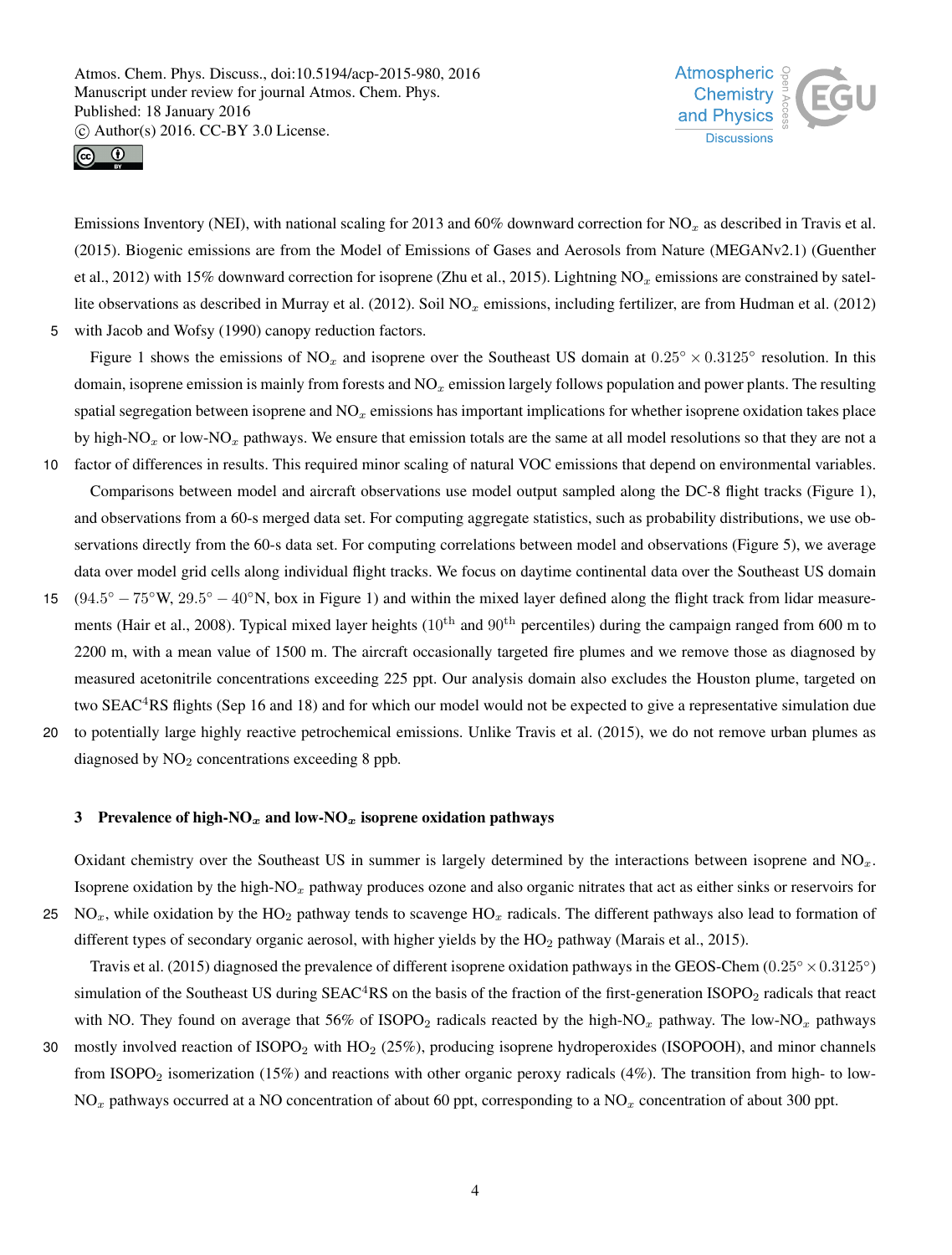



The effect of the geographical segregation between  $NO<sub>x</sub>$  and isoprene emissions is illustrated in Figure 2, which shows the relationship between  $NO_x$  and isoprene concentrations along the flight tracks.  $NO_x$  was measured by chemiluminescence (Ryerson et al., 2000) and isoprene by proton-transfer-reaction mass spectrometry (PTR-MS) (Hansel et al., 1999). The observations show a negative correlation that is captured in the simulation at  $0.25^{\circ} \times 0.3125^{\circ}$  resolution but not at coarser resolutions. The  $4^{\circ} \times 5^{\circ}$  simulation actually shows positive correlations, likely reflecting a common sensitivity to regional temperature and

5 stagnation.

For the SEAC<sup>4</sup>RS data set sampled along the flight tracks, the  $0.25° \times 0.3125°$  simulation finds that 42% of the ISOPO<sub>2</sub> radicals react with NO. That fraction increases to 44% for the  $2^{\circ} \times 2.5^{\circ}$  simulation and 49% for the  $4^{\circ} \times 5^{\circ}$  simulation. Over the whole Southeast US domain (box in Figure 1), the fraction of ISOPO<sub>2</sub> radicals reacting by the high-NO<sub>x</sub> pathway is 54% at  $0.25^{\circ} \times 0.3125^{\circ}$  resolution and 59% at the  $2^{\circ} \times 2.5^{\circ}$  and  $4^{\circ} \times 5^{\circ}$  resolutions. Our values differ slightly from Travis et al.

- 10 (2015) because we did not exclude ocean grid cells in the domain in order to keep comparisons between different resolutions consistent. There is more variability at the  $0.25^\circ \times 0.3125^\circ$  resolution, with the high-NO<sub>x</sub> pathway dominating in 55% of grid cells averaged over August and September 2013 vs. 74% at both  $2^{\circ} \times 2.5^{\circ}$  and  $4^{\circ} \times 5^{\circ}$ . Still, we find that the segregation between the different pathways is dampened relative to the segregation between  $NO<sub>x</sub>$  and isoprene emissions. This is due to OH depletion under low-NO<sub>x</sub> conditions prolonging the lifetime of isoprene and its oxidation products, allowing them to travel
- 15 to higher- $NO<sub>x</sub>$  environments before being oxidized.

The SEAC<sup>4</sup>RS aircraft payload included measurements of first-generation isoprene nitrates (ISOPN), a product of the high- $NO<sub>x</sub>$  pathway, and ISOPOOH, the principal product of the HO<sub>2</sub> pathway (Crounse et al., 2006). Figure 3 shows a cumulative probability distribution function (CDF) plot of the [ISOPN]/([ISOPOOH] + [ISOPN]) ratio in the Southeast US mixed layer, providing a diagnostic of whether isoprene oxidation proceeds by the high-NO<sub>x</sub> pathway (high ratio) or the low-NO<sub>x</sub> pathways

20 (low ratio). We see that the  $0.25^{\circ} \times 0.3125^{\circ}$  simulation is much more consistent with observations than the  $2^{\circ} \times 2.5^{\circ}$  and  $4^{\circ} \times 5^{\circ}$  simulations. Although the ratios are sensitive to ISOPN and ISOPOOH lifetimes, and model error in those lifetimes would affect the ratio, the increased variance in the  $0.25^\circ \times 0.3125^\circ$  model clearly demonstrates better partitioning between the different pathways.

# 4 Chemical variability and bias

- 25 Figure 4 shows the simulated and observed CDFs of  $NO<sub>x</sub>$ , isoprene, formaldehyde, and ozone concentrations sampled along the flight tracks in the Southeast US mixed layer. Formaldehyde was measured by Compact Atmospheric Multispecies Spectrometer (CAMS) (Richter et al., 2015) and ozone by chemiluminescence (Ryerson et al., 2000).  $NO<sub>x</sub>$  and isoprene are primary (directly emitted) and have mean lifetimes against chemical loss of a few hours and less than an hour, respectively. The  $NO<sub>x</sub>$ distribution is approximately lognormal while isoprene is better described by a Weibull distribution. Formaldehyde and ozone
- 30 are secondary (chemically produced) and their distributions are more normal. Most of the formaldehyde in SEAC<sup>4</sup>RS originated from isoprene oxidation (Zhu et al., 2015).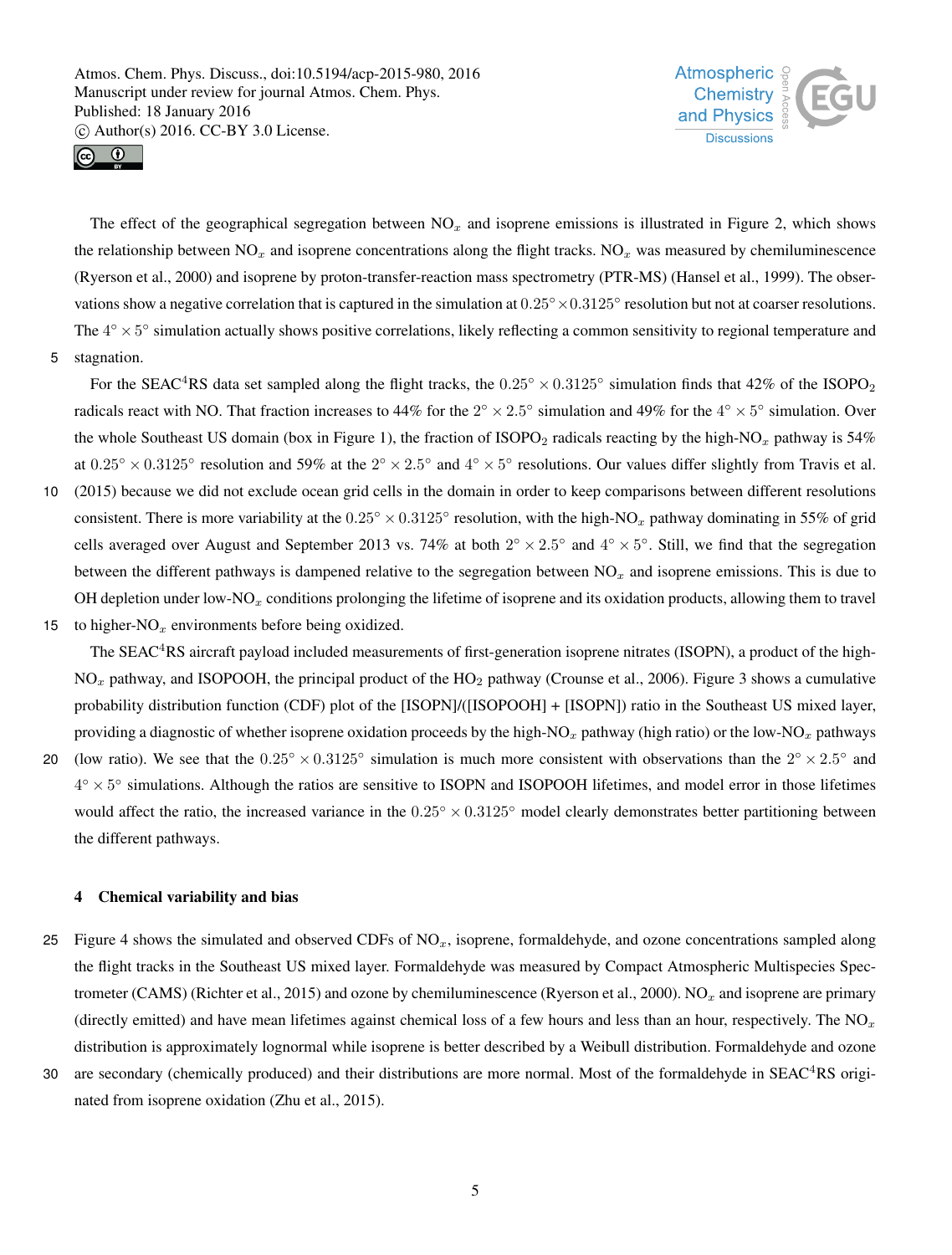



We find that, with the exception of formaldehyde, differences between the different model resolutions are mainly at the high tails of the distributions. In the case of  $NO<sub>x</sub>$ , the highest resolution model better captures the high tail in the observations due to urban plumes. In the case of isoprene the highest resolution model over-predicts the high tail in the observations, which could reflect errors in the fine structure of MEGAN emissions or excessive local depletion of OH (the main isoprene sink) as a result of high isoprene. In the case of ozone, the highest resolution model only marginally improves the simulation of the high

- 5 tail in the observations (industrial plumes downwind of Port Arthur, Texas), for which even  $0.25^\circ \times 0.3125^\circ$  may not provide adequate resolution. In the case of formaldehyde, the highest resolution model actually produces weaker maxima that are more consistent with observations. Production of formaldehyde from isoprene oxidation has higher yield in the high-NO<sub>x</sub> pathway than the low-NO<sub>x</sub> pathways (Marais et al., 2012). High isoprene is associated with low NO<sub>x</sub> in the observations (Figure 2) and therefore with a low formaldehyde yield but this is captured only at the highest model resolution. This result would have
- 10 implications for the generally assumed linear relationship used to infer isoprene emissions from satellite measurements of formaldehyde columns (Palmer et al., 2003).

These high tails aside, the bulk of the distributions shows very little difference between model results at different resolutions, despite  $NO<sub>x</sub>$  levels spanning 4 orders of magnitude. This suggests that the coarser resolutions are adequate for simulating regional averages across the domain studied. An exception is formaldehyde, where the higher resolution better reproduces the

15 observations above the median. As pointed out above, formaldehyde is particularly sensitive to the separation between the high-NO<sub>x</sub> pathway and low-NO<sub>x</sub> pathways.

One important caveat is that although the Southeast US represents a variety of different chemical environments, we only explored non-linear effects down to the scale of  $0.25^\circ \times 0.3125^\circ \approx 28$  km). Features below that scale have been shown to have strong gradients that can result in biases. Investigation of non-linear effects on the scale of a few kilometers has demonstrated

- 20 strong resolution effects for highly urbanized regions (Shrestha et al., 2009; Tie et al., 2010), power plant or industrial plumes (Valin et al., 2011; Henderson et al., 2010), and ship plumes (Davis et al., 2001; Charlton-Perez et al., 2009; Vinken et al.,  $2011$ ). Nevertheless, the general ability of the GEOS-Chem simulation to capture the variance in the SEAC $4RS$  observations implies that these small-scale effects are not dominant at least for the Southeast US.
- Figure 5 presents a Taylor Diagram of modeled  $NO<sub>x</sub>$ , isoprene, formaldehyde, and ozone concentration statistics compared 25 to observations. The Taylor Diagram is a concise graphical summary of how well two patterns match each other in terms of their correlation, root-mean-squared difference, and variances (Taylor, 2001). Comparison of variances for different resolutions is consistent with the previously discussed information from Figure 4. Correlations with observations improve when resolution is increased from  $4^\circ \times 5^\circ$  to  $2^\circ \times 2.5^\circ$ , but then generally degrade at  $0.25^\circ \times 0.3125^\circ$  (except for NO<sub>x</sub>). This is because finer-scale features are more difficult to model (Kiley et al., 2003; Mathur et al., 2005; Arunachalam et al., 2006; Valari and Menut, 2008).
- 30 A higher resolution model will be penalized for placing these features in the wrong place or time, while a coarse resolution model does not attempt to resolve them.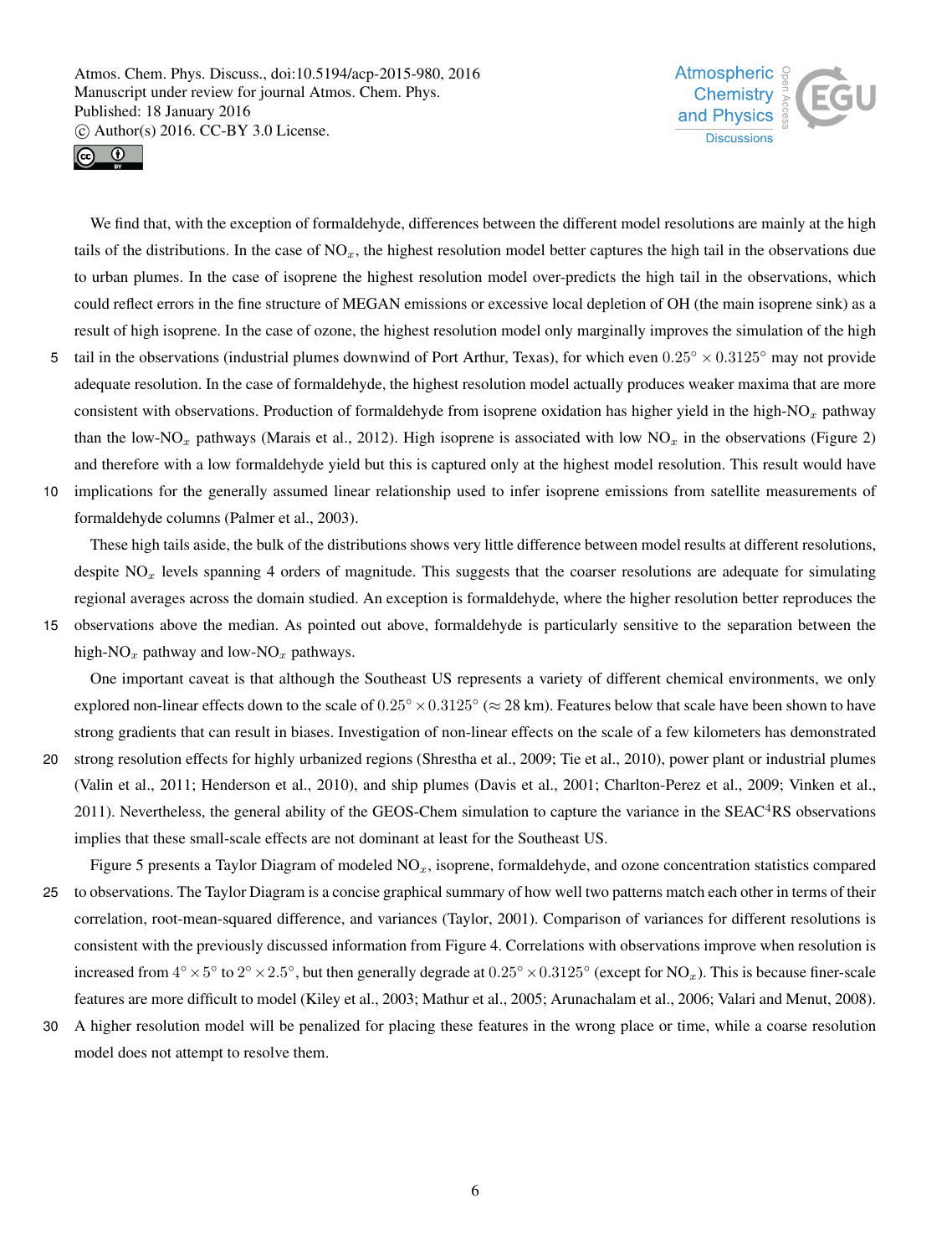



## 5 Implications for global influence

From a global modeling perspective, the ability to simulate local extrema in a chemical source region is generally not critical and the focus instead is on simulation of regional means and export to the global atmosphere. From that standpoint, the general insensitivity of concentrations to model resolution over the bulk of the distributions suggests that coarse resolution is adequate for global modeling purposes. We confirm this result by examination of the regional budgets of total reactive nitrogen oxides 5 (NO<sub>y</sub>  $\equiv$  NO<sub>x</sub> + oxidation products) and ozone over the Southeast US at different model resolutions.

Figure 6 shows mean simulated and observed daytime concentrations of  $NO_y$  species in the Southeast US mixed layer during SEAC<sup>4</sup>RS. Total NO<sub>y</sub> in the model is within 10% of observations, at all resolutions, but there is somewhat more difference in the speciation of NO<sub>x</sub> oxidation products. The  $0.25^\circ \times 0.3125^\circ$  simulation has lower peroxyacetylnitrate (PAN) than the coarser resolutions, in better agreement with observations, due to less artificial mixing of  $NO<sub>x</sub>$  and isoprene emissions

- 10 as previously pointed out by Ito et al. (2009). All model resolutions show similar low bias relative to observed total alkyl nitrates (ΣANs). This low bias is discussed in Fisher et al. (2015). The model has larger nitric acid concentrations at higher resolution because it resolves better the positive correlation between NO<sub>x</sub> and OH concentrations. Artificial mixing of NO<sub>x</sub> with isoprene in the coarser-resolution models slows down oxidation by OH to nitric acid (since isoprene provides a sink for OH) and increases the production of organic nitrates. The  $0.25° \times 0.3125°$  model has a 17% high bias relative to observed nitric
- 15 acid from the SAGA instrument shown in Figure 6, and the bias would be larger relative to nitric acid measurements from the Caltech Chemical Ionization Mass Spectrometer also flown on the aircraft. We find that the regional mean  $NO<sub>x</sub>$  lifetime with respect to conversion to nitric acid is 0.66 days for the  $4^{\circ} \times 5^{\circ}$  model, 0.62 days for the  $2^{\circ} \times 2.5^{\circ}$  model, and 0.51 days for the 0.25◦ × 0.3125◦ model. Although there is no significant change in the simulated regional mean OH concentrations across different resolutions, the higher resolution model captures better the association of elevated OH with  $NO<sub>x</sub>$ .
- 20 From a global model perspective, chemical venting from continental source regions such as the Southeast US is of paramount importance. Figure 7 shows CDF plots for ozone and  $NO_x$  in the lower free troposphere (from mixed layer top to 4 km altitude). Model results are insensitive to resolution, with differences even smaller than in the mixed layer. As in the mixed layer, all model resolutions simulate the median of the distributions well, and differences across model resolution occur mainly at the tails of the distributions. Overall, we find that grid resolution has little effect on the export of ozone and its precursors out of 25 the mixed layer.
	-

6 Conclusions

tion is oxidized by the high-NO<sub>x</sub> pathway (where peroxy radicals react with NO) or by the low-NO<sub>x</sub> pathways (where peroxy radicals react mostly with HO2). This distinction between pathways is becoming increasingly relevant in the US as anthro-30 pogenic NO<sub>x</sub> emissions decrease. In this work, we used SEAC<sup>4</sup>RS aircraft observations in the mixed layer over the Southeast US to test the ability of the GEOS-Chem chemical transport model (CTM) at different horizontal resolutions ( $0.25° \times 0.3125°$ ,  $2^{\circ} \times 2.5^{\circ}$ ,  $4^{\circ} \times 5^{\circ}$ ) to simulate the different pathways and the resulting variability in concentrations.  $2^{\circ} \times 2.5^{\circ}$  and  $4^{\circ} \times 5^{\circ}$ 

Production of ozone and organic aerosol in continental atmospheres is highly sensitive to whether isoprene emitted by vegeta-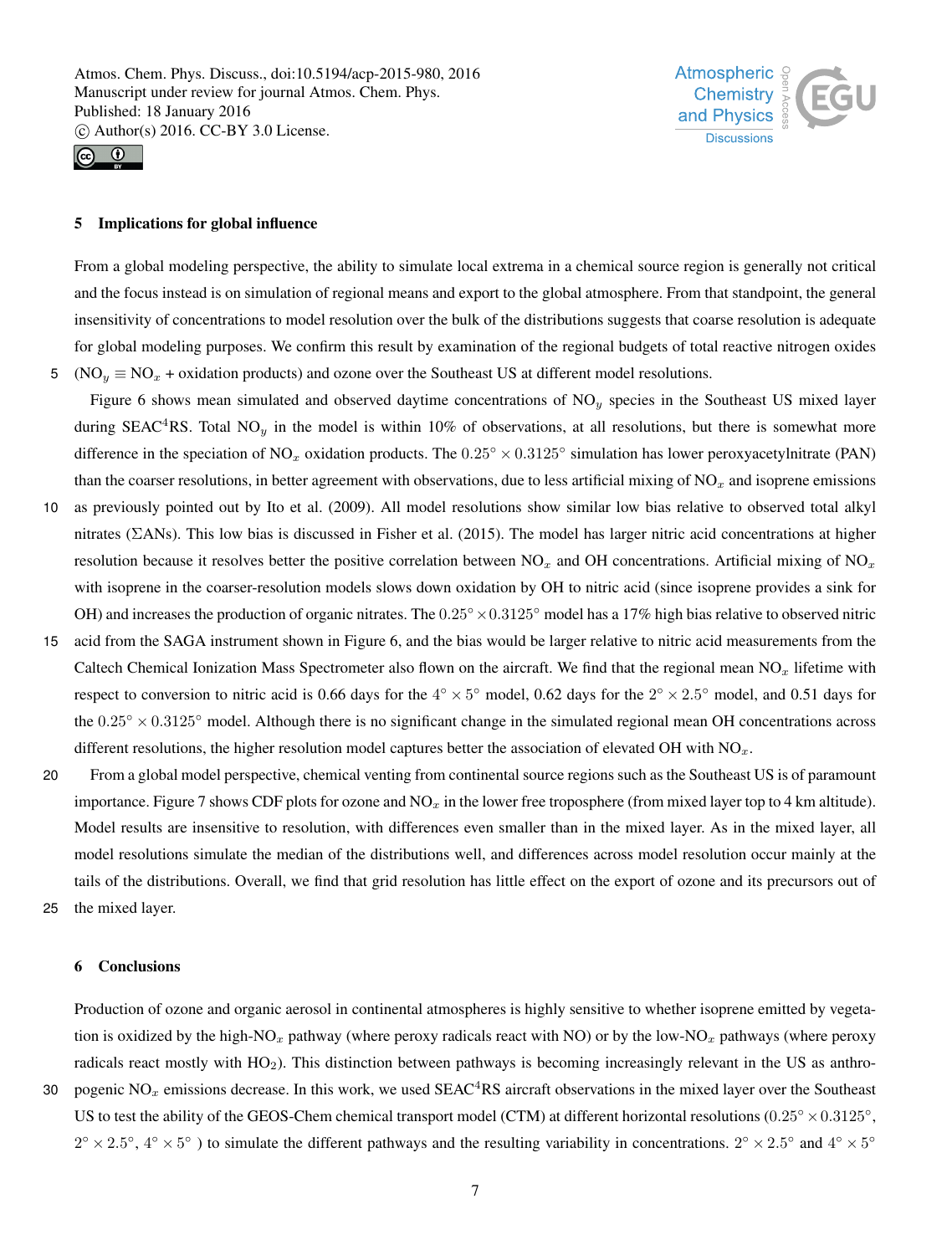



are the standard resolutions used in global GEOS-Chem simulations of tropospheric chemistry while the  $0.25° \times 0.3125°$ continental-scale resolution is a new GEOS-Chem capability developed for interpretation of the SEAC<sup>4</sup>RS data.

Emissions of  $NO<sub>x</sub>$  and isoprene tend to be spatially segregated. SEAC<sup>4</sup>RS observations in the mixed layer show a negative correlation between isoprene and NO<sub>x</sub> concentrations that is captured in the model at  $0.25^\circ \times 0.3125^\circ$  resolution but not at coarser resolution. In the  $0.25^\circ \times 0.3125^\circ$  resolution model, 54% of isoprene oxidation in the Southeast US takes place by 5 the high-NO<sub>x</sub> pathway compared to 59% at the coarser resolutions. Observed ratios of isoprene nitrates (ISOPN) to isoprene

- hydroperoxides (ISOPOOH) show segregation between high- and low-NO<sub>x</sub> pathways that is much better captured at  $0.25° \times$  $0.3125^{\circ}$  than at coarser resolutions. The segregation between high- and low-NO<sub>x</sub> pathways is less than would be expected from the segregation of  $NO<sub>x</sub>$  and isoprene emissions because OH depletion in low- $NO<sub>x</sub>$  environments allows isoprene to travel to higher- $NO<sub>x</sub>$  environments to become oxidized.
- 10 We examined the ability of the model at different resolutions to simulate the observed probability distributions of  $NO<sub>x</sub>$ , isoprene, formaldehyde, and ozone concentrations across the Southeast US. Differences between model resolutions are mainly at the high tails of the distributions. There is remarkably little difference for the bulk of the distributions. An exception is formaldehyde, which is overestimated at coarser model resolution as more isoprene is oxidized by the high- $NO<sub>x</sub>$  pathway, producing more formaldehyde. Isoprene oxidation is more likely to proceed by the low-NO<sub>x</sub> pathways where isoprene emis-
- 15 sions are high, and this has important implications for inferring isoprene emissions from satellite observations of formaldehyde columns.

Spatial correlations between model and observations improve as resolution increases from  $4^{\circ} \times 5^{\circ}$  to  $2^{\circ} \times 2.5^{\circ}$  but then decrease as resolution increases further to  $0.25^\circ \times 0.3125^\circ$ . This shows that finer modes of variability are more difficult to capture in models of commensurate resolution.

- 20 Increasing model resolution leads to faster conversion of  $NO<sub>x</sub>$  to nitric acid, because OH correlates positively with  $NO<sub>x</sub>$ , while slowing down conversion to organic nitrates. However, the effect on the mean budget of reactive nitrogen oxides  $(NO<sub>y</sub>)$ in the mixed layer is small. Furthermore, comparisons of  $NO<sub>x</sub>$  and ozone concentrations in the lower free troposphere indicate no significant sensitivity to model resolution. Although higher resolution models are necessary for certain purposes, such as examining the tails of distributions and for studying the relative importance of different chemical pathways, the overall relative
- 25 insensitivity of oxidant chemistry to model resolution in the challenging environment of the Southeast US suggests that mean regional boundary layer chemistry can be simulated adequately at coarse resolution (such as  $2^{\circ} \times 2.5^{\circ}$ ) for global modeling purposes.

*Acknowledgements.* We are grateful to the entire NASA SEAC<sup>4</sup>RS team for their help in the field. This work was funded by the NASA Atmospheric Composition Modeling and Analysis Program and by the NASA Tropospheric Chemistry Program. JAF acknowledges finan-

30 cial support from a University of Wollongong Vice Chancellor's Postdoctoral Fellowship. Isoprene measurements during SEAC<sup>4</sup>RS were supported by the Austrian Federal Ministry for Transport, Innovation and Technology (bmvit) through the Austrian Space Applications Programme (ASAP) of the Austrian Research Promotion Agency (FFG). AW and TM received support from the Visiting Scientist Program at the National Institute of Aerospace (NIA).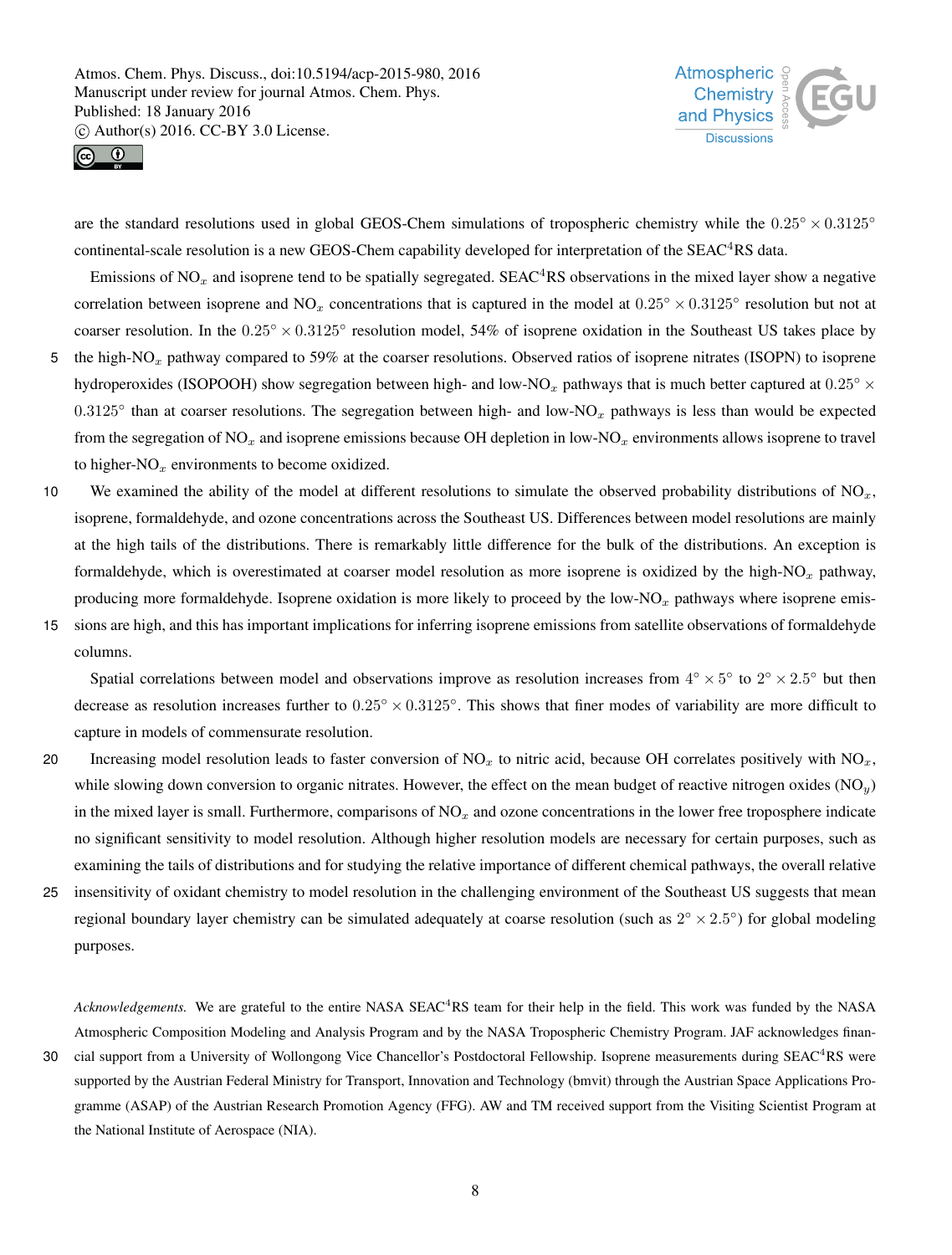



#### References

- Arunachalam, S., Holland, A., Do, B., and Abraczinskas, M.: A quantitative assessment of the influence of grid resolution on predictions of future-year air quality in North Carolina, USA, Atmos. Environ., 40, 5010–5026, doi:10.1016/j.atmosenv.2006.01.024, 2006.
- Atkinson, R. and Arey, J.: Atmospheric degradation of volatile organic compounds, Chem. Rev., 103, 4605–4638, doi:10.1021/cr0206420, 2003.
- 5 Charlton-Perez, C. L., Evans, M. J., Marsham, J. H., and Esler, J. G.: The impact of resolution on ship plume simulations with NO<sub>x</sub> chemistry, Atmos. Chem. Phys., 9, 7505–7518, doi:10.5194/acp-9-7505-2009, 2009.
	- Chock, D. P., Winkler, S. L., and Sun, P.: Effect of grid resolution and subgrid assumptions on the model prediction of a reactive bouyant plume under convective conditions, Atmos. Environ., 36, 4649–4662, doi:10.1016/S1352-2310(02)00422-3, 2002.

Crounse, J. D., McKinney, K. A., Kwan, A. J., and Wennberg, P. O.: Measurement of Gas-Phase Hydroperoxides by Chemical Ionization

- 10 Mass Spectrometry, Anal. Chem., 78, 6726–6732, doi:10.1021/ac0604235, 2006.
- Davis, D. D., Grodzinsky, G., Kasibhatla, P., Crawford, J., Chen, G., Liu, S., Bandy, A., Thornton, D., Guan, H., and Sandholm, S.: Impact of ship emissions on marine boundary layer  $NO_x$  and  $SO_2$  Distributions over the Pacific Basin, Geophys. Res. Lett., 28, 235–238, doi:10.1029/2000gl012013, 2001.
	- Esler, J. G., Roelofs, G. J., Kohler, M. O., and O'Connor, F. M.: A quantitative analysis of grid-related systematic errors in oxidising capacity
- 15 and ozone production rates in chemistry transport models, Atmos. Chem. Phys., 4, 1761–1795, doi:10.5194/acp-4-1781-2004, 2004.
- Fiore, A. M., Jacob, D. J., Mathur, R., and Martin, R. V.: Application of empirical orthogonal functions to evaluate ozone simulations with regional and global models, J. Geophys. Res., 108, doi:10.1029/2002jd003151, 4431, 2003.

Fisher, J. A., Jacob, D. J., Travis, K. R., Wennberg, P. O., Crounse, J. D., Teng, A., Nguyen, T., Cohen, R. C., Romer, P., Nault, B., Shepson, P. B., Xiong, F., Jimenez, P., Compuzano-Jost, P., Fried, A., Goldstein, A. H., Misztal, P., Hanisco, T., Mao, J., Wisthaler, A., Mikoviny, T.,

20 Kim, P. S., Marais, E. A., Paulot, F., Yu, K., Zhu, L., Yantosca, R. M., and Sulprizio, M. P.: Organic nitrate chemistry and its implications for nitrogen budgets constrained by aircraft (SEAC<sup>4</sup>RS) and ground-based (SOAS) observations in the Southeast US, in preparation, 2015. Gillani, N. and Pleim, J.: Sub-grid scale features of anthropogenic emissions of  $NO<sub>x</sub>$  and VOC in the context of regional Eulerian models,

Atmos. Environ., 30, 2043–2059, doi:10.1016/1352-2310(95)00201-4, 1996.

Guenther, A. B., Jiang, X., Heald, C. L., Sakulyanotvittaya, T., Duhl, T., Emmons, L. K., and Wang, X.: The Model of Emissions of Gases and

- 25 Aerosols from Nature version 2.1 (MEGAN2.1): an extended and updated framework for modeling biogenic emissions, Geosci. Model Dev., 5, 1471–1492, doi:10.5194/gmd-5-1471-2012, 2012.
	- Hair, J. W., Hostetler, C. A., Cook, A. L., Harper, D. B., Ferrare, R. A., Mack, T. L., Welch, W., Izquierdo, L. R., and Hovis, F. E.: Airborne High Spectral Resolution Lidar for profiling aerosol optical properties, Appl. Opt., 47, 6734–6752, doi:10.1364/AO.47.006734, 2008.
- Hansel, A., Jordan, A., Warneke, C., Holzinger, R., Wisthaler, A., and Lindinger, W.: Proton-transfer-reaction mass spectrometry (PTR-MS): 30 on-line monitoring of volatile organic compounds at volume mixing ratios of a few pptv, Plasma Sources Sci. T., 8, 332, doi:10.1088/0963- 0252/8/2/314, 1999.
	- Henderson, B. H., Jeffries, H. E., Kim, B.-U., and Vizuete, W. G.: The influence of model resolution on ozone in industrial volatile organic compound plumes, J. Air Waste Manage., 60, 1105–1117, doi:10.3155/1047-3289.60.9.1105, 2010.
- Hudman, R. C., Moore, N. E., Mebust, A. K., Martin, R. V., Russell, A. R., Valin, L. C., and Cohen, R. C.: Steps towards a mechanistic model
- 35 of global soil nitric oxide emissions: Implementation and space based-constraints, Atmos. Chem. Phys., 12, 7779–7795, doi:10.5194/acp-12-7779-2012, 2012.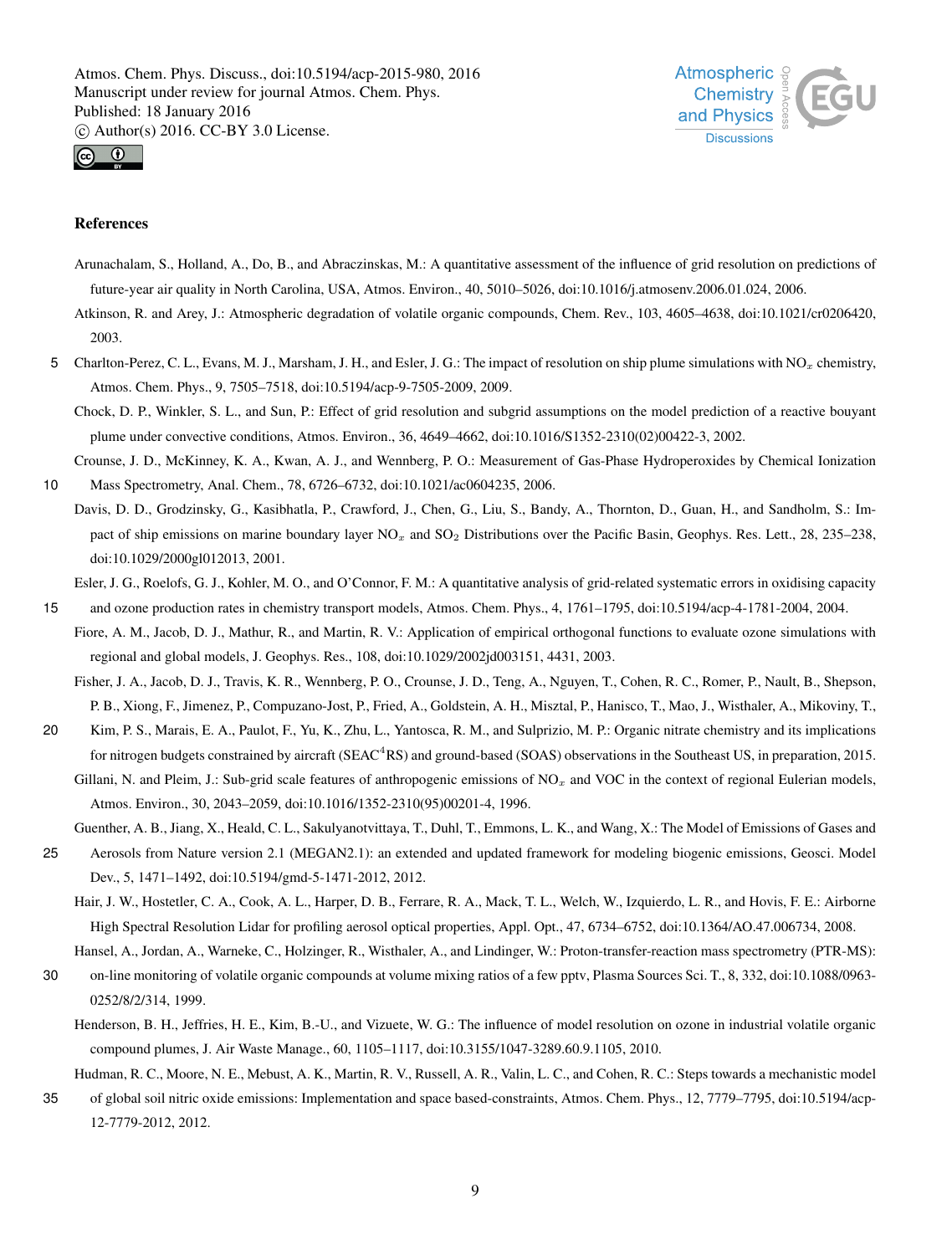



- Ito, A., Sillman, S., and Penner, J. E.: Global chemical transport model study of ozone response to changes in chemical kinetics and biogenic volatile organic compounds emissions due to increasing temperatures: Sensitivities to isoprene nitrate chemistry and grid resolution, J. Geophys. Res.-Atmos., 114, D09 301, doi:10.1029/2008jd011254, 2009.
- Jacob, D. J. and Wofsy, S. C.: Budgets of reactive nitrogen, hydrocarbons, and ozone over the Amazon forest during the wet season, J. Geophys. Res.-Atmos., 95, 16 737–16 754, doi:10.1029/JD095iD10p16737, 1990.
- 5 Jang, J.-C., Jeffries, H., Byun, D., and Pleim, J.: Sensitivity of zzone to model grid resolution I. Application of high resolution regional acid deposition model, Atmos. Environ., 29, 3085–3100, doi:10.1016/1352-2310(95)00118-I, 1995.
- Kiley, C. M., Fuelberg, H. E., Palmer, P. I., Allen, D. J., Carmichael, G. R., Jacob, D. J., Mari, C., Pierce, B., Pickering, K. E., Tang, Y., Wild, O., Fairlie, T. D., Logan, J. A., Sachse, G. W., Shaack, T. K., and Streets, D. G.: An intercomparison and evaluation of aircraft-derived and simulated CO from seven chemical transport models during the TRACE-P experiment, J. Geophys. Res., 108, doi:10.1029/2002jd003089, 10 2003.
- Kim, P. S., Jacob, D. J., Fisher, J. A., Travis, K., Yu, K., Zhu, L., Yantosca, R. M., Sulprizio, M. P., Jimenez, J. L., Campuzano-Jost, P., Froyd, K. D., Liao, J., Hair, J. W., Fenn, M. A., Butler, C. F., Wagner, N. L., Gordon, T. D., Welti, A., Wennberg, P. O., Crounse, J. D., St. Clair, J. M., Teng, A. P., Millet, D. B., Schwarz, J. P., Markovic, M. Z., and Perring, A. E.: Sources, seasonality, and trends of southeast US aerosol: an integrated analysis of surface, aircraft, and satellite observations with the GEOS-Chem chemical transport model, Atmos. 15 Chem. Phys., 15, 17 651–17 709, doi:10.5194/acp-15-10411-2015, 2015.
- Kumar, N. and Russell, A. G.: Multiscale air quality modeling of the northeastern United States, Atmos. Environ., 30, 1099–1116, doi:10.1016/1352-2310(95)00317-7, 1996.
	- Liang, J. and Jacobson, M. Z.: Effects of subgrid segregation on ozone production efficiency in a chemical model, Atmos. Environ., 34, 2975–2982, doi:http://dx.doi.org/10.1016/S1352-2310(99)00520-8, 2000.
- 20 Liu, S. C., Trainer, M., Fehsenfeld, F. C., Parrish, D. D., Williams, E. J., Fahey, D. W., Hübler, G., and Murphy, P. C.: Ozone production in the rural troposphere and the implications for regional and global ozone distributions, Journal of Geophysical Research: Atmospheres, 92, 4191–4207, doi:10.1029/JD092iD04p04191, 1987.

Mao, J., Paulot, F., Jacob, D. J., Cohen, R. C., Crounse, J. D., Wennberg, P. O., Keller, C. A., Hudman, R. C., Barkley, M. P., and Horowitz, L. W.: Ozone and organic nitrates over the eastern United States: Sensitivity to isoprene chemistry, J. Geophys. Res.-Atmos., 118, 11,256–

- 25 11,268, doi:10.1002/jgrd.50817, 2013.
	- Marais, E. A., Jacob, D. J., Kurosu, T. P., Chance, K., Murphy, J. G., Reeves, C., Mills, G., Casadio, S., Millet, D. B., Barkley, M. P., Paulot, F., and Mao, J.: Isoprene emissions in Africa inferred from OMI observations of formaldehyde columns, Atmos. Chem. Phys., 12, 6219–6235, doi:10.5194/acp-12-6219-2012, 2012.

Marais, E. A., Jacob, D. J., Jimenez, J. L., Campuzano-Jost, P., Day, D. A., Hu, W., Krechmer, J., Zhu, L., Kim, P., Miller, C. C., Fisher, J. A.,

- 30 Travis, K., Yu, K., Hanisco, T. F., Wolfe, G. M., Arkinson, H. L., Pye, H. O. T., Froyd, K. D., Liao, J., and NcNeill, V. F.: Aqueous-phase mechanism for secondary organic aerosol formation from isoprene: application to the Southeast United States and co-benefit of SO<sub>2</sub> emission controls, Atmos. Chem. Phys. Discuss, 12, 32 005–32 047, doi:10.5194/acpd-15-32005-2015, 2015.
	- Mathur, R., Shankar, U., Hanna, A. F., Odman, M. T., McHenry, J. N., Coats, C. J., Alapaty, K., Xiu, A., Arunachalam, S., Olerud, D. T., Byun, D. W., Schere, K. L., Binkowski, F. S., Ching, J. K. S., Dennis, R. L., Pierce, T. E., Pleim, J. E., Roselle, S. J., and Young, J. O.:
- 35 Multiscale Air Quality Simulation Platform (MAQSIP): Initial applications and performance for tropospheric ozone and particulate matter, J. Geophys. Res.-Atmos., 110, D13 308, doi:10.1029/2004jd004918, 2005.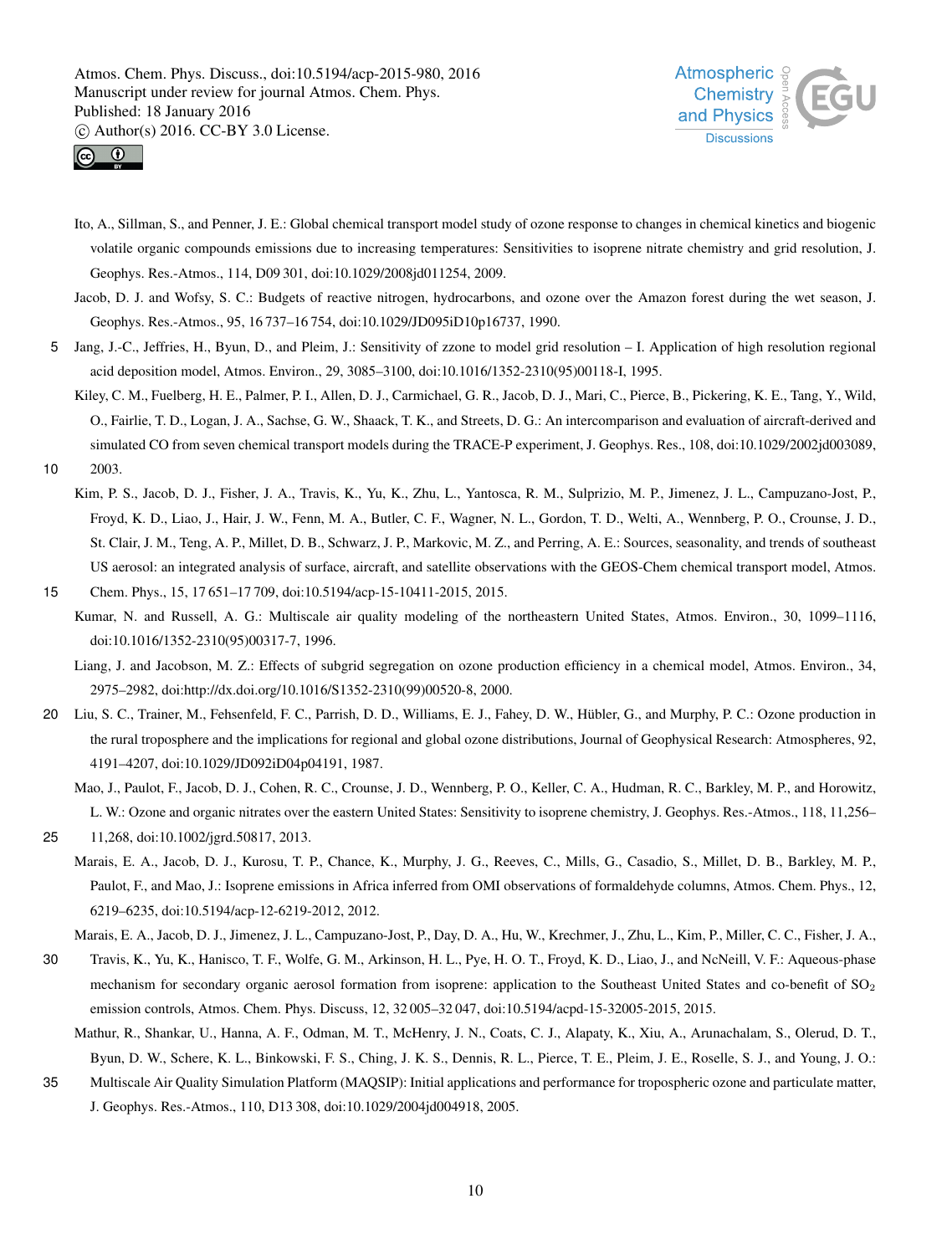



- Murray, L. T., Jacob, D. J., Logan, J. A., Hudman, R. C., and Koshak, W. J.: Optimized regional and interannual variability of lightning in a global chemical transport model constrained by LIS/OTD satellite data, J. Geophys. Res.-Atmos., 117, D20307, doi:10.1029/2012jd017934, 2012.
- NRC: A National Strategy for Advancing Climate Modeling, Report, National Research Council Board on Atmospheric Science and Climate, 2012.
- 5 Palmer, P. I., Jacob, D. J., Fiore, A. M., Martin, R. V., Chance, K., and Kurosu, T. P.: Mapping isoprene emissions over North America using formaldehyde column observations from space, J. Geophys. Res.-Atmos., 108, 4180, doi:10.1029/2002jd002153, 2003.
	- Parrella, J. P., Jacob, D. J., Liang, Q., Zhang, Y., Mickley, L. J., Miller, B., Evans, M. J., Yang, X., Pyle, J. A., Theys, N., and Van Roozendael, M.: Tropospheric bromine chemistry: implications for present and pre-industrial ozone and mercury, Atmos. Chem. Phys., 12, 6723–6740, doi:10.5194/acp-12-6723-2012, 2012.
- 10 Rastigejev, Y., Park, R., Brenner, M. P., and Jacob, D. J.: Resolving intercontinental pollution plumes in global models of atmospheric transport, J. Geophys. Res.-Atmos., 115, D02 302, doi:10.1029/2009jd012568, 2010.
	- Richter, D., Weibring, P., Walega, J., Fried, A., Spuler, S., and Taubman, M.: Compact highly sensitive multi-species airborne mid-IR spectrometer, Appl. Phys. B, 119, 119–131, doi:10.1007/s00340-015-6038-8, 2015.

Ryerson, T. B., Williams, E. J., and Fehsenfeld, F. C.: An efficient photolysis system for fast-response NO<sup>2</sup> measurements, J. Geophys.

- 15 Res.-Atmos., 105, 26 447–26 461, doi:10.1029/2000JD900389, 2000.
- Shrestha, K. L., Kondo, A., Kaga, A., and Inoue, Y.: High-resolution modeling and evaluation of ozone air quality of Osaka using MM5- CMAQ system, J. Environ. Sci., 21, 782–789, doi:10.1016/s1001-0742(08)62341-4, 2009.
	- Sillman, S., Logan, J. A., and Wofsy, S. C.: A regional scale model for ozone in the United States with subgrid representation of urban and power plant plumes, J. Geophys. Res., 95, 5731–5748, doi:10.1029/JD095iD05p05731, 1990.
- 20 Taylor, K. E.: Summarizing multiple aspects of model performance in a single diagram, J. Geophys. Res., 106, 7183, doi:10.1029/2000jd900719, 2001.
	- Tie, X., Brasseur, G., and Ying, Z.: Impact of model resolution on chemical ozone formation in Mexico City: application of the WRF-Chem model, Atmos. Chem. Phys., 10, 8983–8995, doi:10.5194/acp-10-8983-2010, aCP, 2010.
- Toon, O. B., Maring, H., Dibb, J., Ferrare, R., Jacob, D. J., Jensen, E. J., Luo, Z. J., Mace, G. G., Pan, L. L., Pfister, L., Rosenlof, K. H., 25 Redemann, J., Reid, J. S., Singh, H. B., Yokelson, R., Chen, G., Jucks, K. W., and Pszenny, A.: Planning, implementation, and scientific goals of the Studies of Emissions and Atmospheric Composition, Clouds, and Climate Coupling by Regional Surveys (SEAC<sup>4</sup>RS) field mission, J. Geophys. Res.-Atmos., submitted, 2015.
- Travis, K., Jacob, D. J., Wennberg, P. O., Crounse, J. D., Thompson, A., Hanisco, T., Ryerson, T., Dibb, J., Huey, G., Kim, P. S., Fisher, J. A., Zhu, L., Marais, E. A., Miller, C., Yu, K., Neuman, A., Zhao, X., Yantosca, R. M., and Sulprizio, M. P.: NO<sub>x</sub> emissions, isoprene 30 oxidation pathways, and implications for ozone in the Southeast United States, in preparation, 2015.
- Valari, M. and Menut, L.: Does an increase in air quality models' resolution bring surface ozone concentrations closer to reality?, J. Atmos. Ocean Tech., 25, 1955–1968, doi:10.1175/2008jtecha1123.1, 2008.
	- Valin, L. C., Russell, A. R., Hudman, R. C., and Cohen, R. C.: Effects of model resolution on the interpretation of satellite NO<sub>2</sub> observations, Atmos. Chem. Phys., 11, 11 647–11 655, doi:10.5194/acp-11-11647-2011, 2011.
- 35 Vinken, G. C. M., Boersma, K. F., Jacob, D. J., and Meijer, E. W.: Accounting for non-linear chemistry of ship plumes in the GEOS-Chem global chemistry transport model, Atmos. Chem. Phys., 11, 11 707–11 722, doi:10.5194/acp-11-11707-2011, 2011.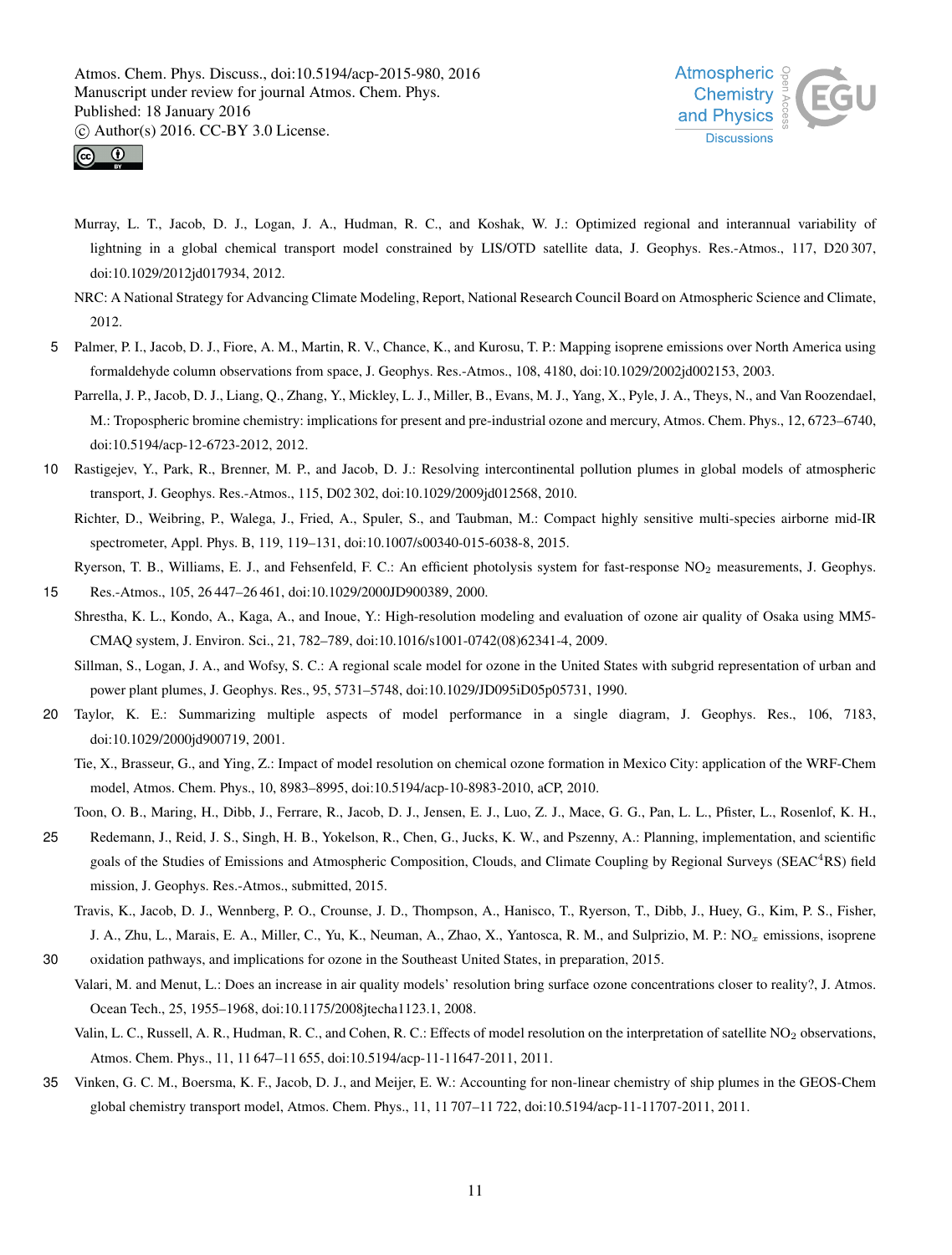





**Figure 1.** GEOS-Chem surface emissions of NO<sub>x</sub> and isoprene in August 2013 at  $0.25° \times 0.3125°$  resolution. See text for emission inventory references.  $NO<sub>x</sub>$  emissions shown here include contributions from combustion and soils but not lightning. Grey lines on isoprene panel indicate flight tracks of the DC-8 during the SEAC<sup>4</sup>RS campaign. The black line delineates the Southeast US as used for regional budget analyses in the text.

- Wild, O. and Prather, M. J.: Global tropospheric ozone modeling: Quantifying errors due to grid resolution, J. Geophys. Res., 111, doi:10.1029/2005jd006605, 2006.
- Yamaji, K., Ikeda, K., Irie, H., Kurokawa, J., and Ohara, T.: Influence of model grid resolution on NO<sub>2</sub> vertical column densities over East Asia, J. Air Waste Manage., 64, 436–444, doi:10.1080/10962247.2013.827603, 2014.

Zhang, L., Jacob, D. J., Downey, N. V., Wood, D. A., Blewitt, D., Carouge, C. C., van Donkelaar, A., Jones, D. B. A., Murray, L. T., and 5 Wang, Y.: Improved estimate of the policy-relevant background ozone in the United States using the GEOS-Chem global model with

- $1/2^{\circ} \times 2/3^{\circ}$  horizontal resolution over North America, Atmos. Environ., 45, 6769–6776, doi:10.1016/j.atmosenv.2011.07.054, 2011.
- Zhu, L., Jacob, D. J., Mickley, L. J., Kim, P. S., Fisher, J. A., Travis, K., Yu, K., Yantosca, R. M., Sulprizio, M. P., Fried, A., Hanisco, T., Wolfe, G., Abad, G. G., Chance, K., De Smedt, I., and Yang, K.: Observing atmospheric formaldehyde (HCHO) from space: validation of six operational products with extensive aircraft observations, in preparation, 2015.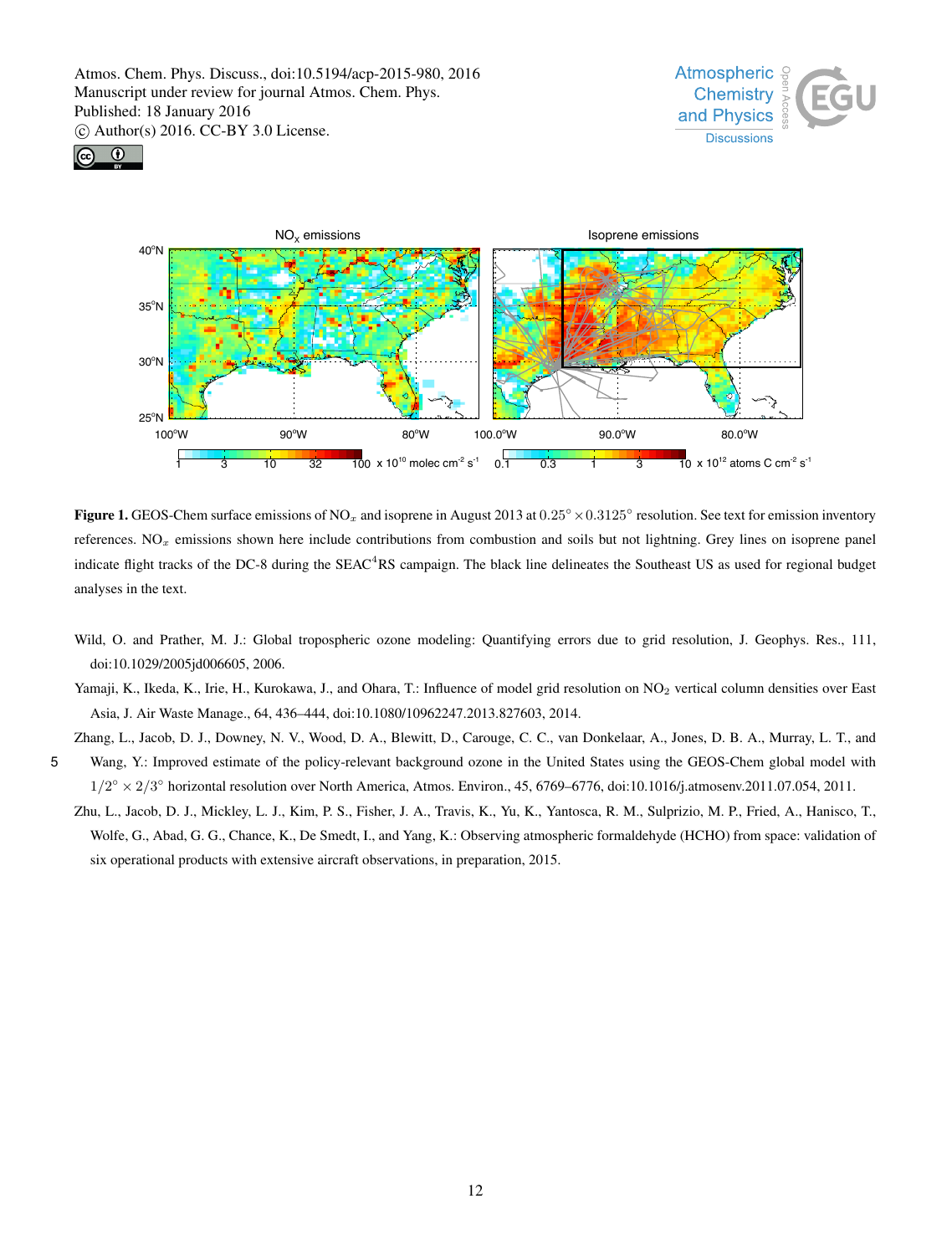





Figure 2. Relationship between  $NO_x$  and isoprene concentrations in the mixed layer in SEAC<sup>4</sup>RS. Observations (60-s average) are compared to the GEOS-Chem (GC) simulations at different resolutions sampled along the flight tracks over the Southeast US domain of Figure 1. Pearson's correlation coefficients  $(r)$  are inset. The model panels are colored by the fraction of the first-generation isoprene peroxy radical  $(ISOPO<sub>2</sub>)$  reacting with NO. A fraction less than 0.5 indicates that low-NO<sub>x</sub> pathways dominate for isoprene oxidation.



[ISOPN] ratio measuring the relative importance of the high-NO<sub>x</sub> pathway vs. low-NO<sub>x</sub> pathways for isoprene oxidation. High values of the ratio indicate a dominant high-NO<sub>x</sub> pathway. Mixed layer observations from the SEAC<sup>4</sup>RS aircraft over the Southeast US are compared to GEOS-Chem output along the flight tracks at different resolutions. The  $x$ -axis is a normal probability scale such that a normal distribution would plot on a straight line.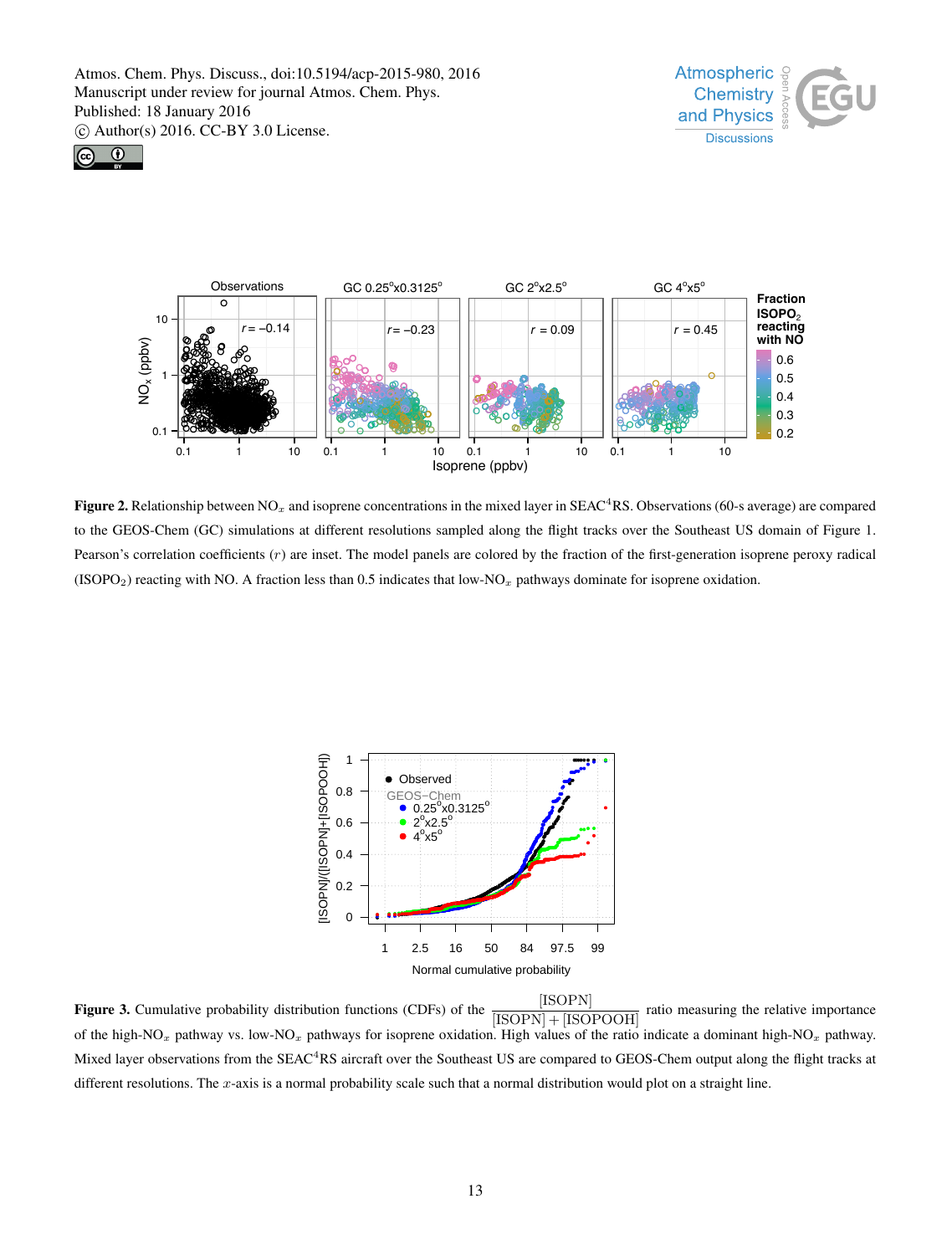





Figure 4. Cumulative probability distribution functions (CDFs) of NO<sub>x</sub>, isoprene, formaldehyde (CH<sub>2</sub>O), and ozone (O<sub>3</sub>) concentrations in the Southeast US mixed layer during the SEAC<sup>4</sup>RS aircraft campaign. Observations are compared to GEOS-Chem model values at different resolutions (0.25° × 0.3125°, 2° × 2.5°, 4° × 5°) sampled along the flight tracks over the Southeast US domain of Figure 1. The x-axis is a normal probability scale such that a normal distribution (formaldehyde, ozone) or lognormal distribution  $(NO_x, isoprene)$  would plot on a straight line.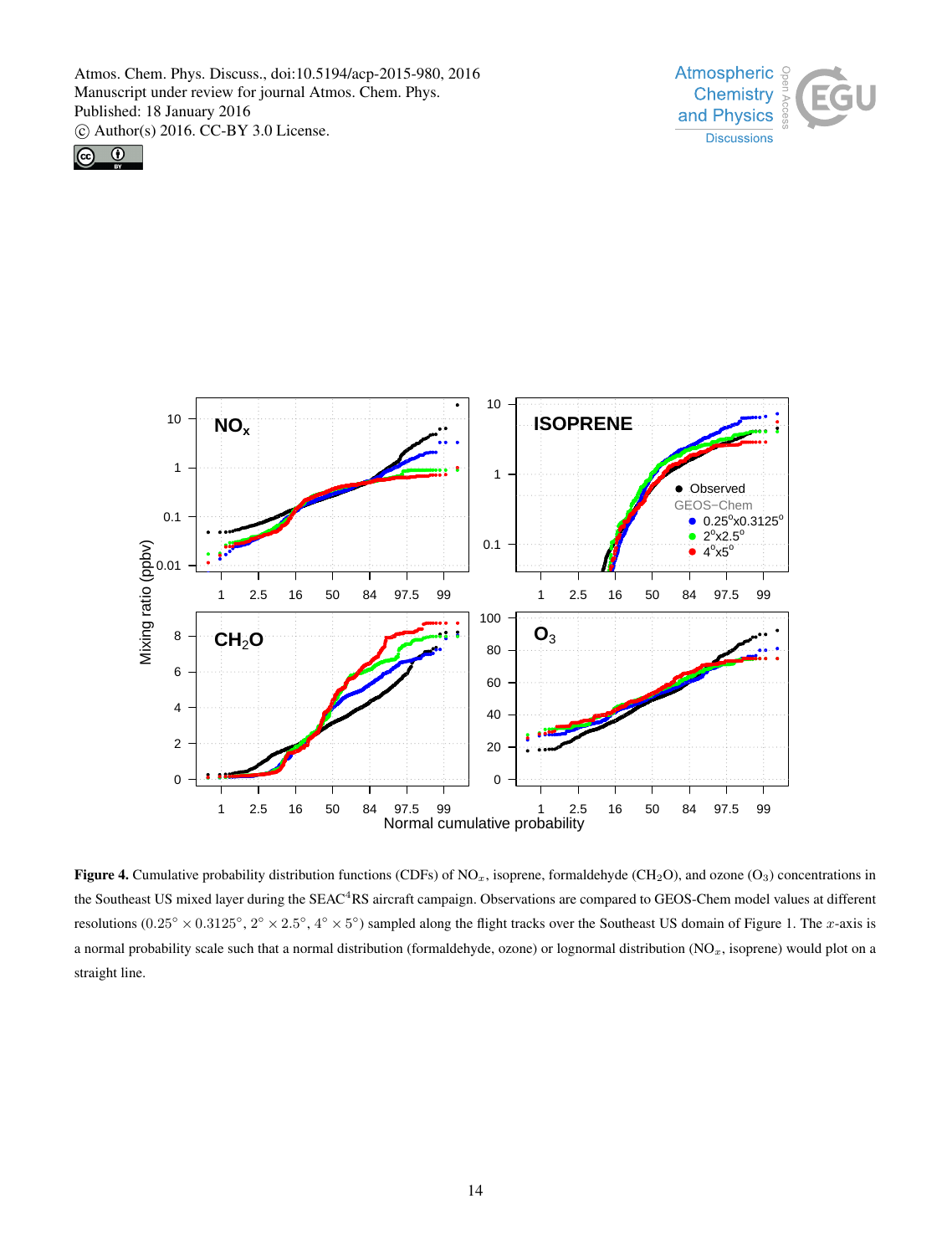





Figure 5. Taylor Diagram for  $NO_x$ , isoprene, formaldehyde, and ozone concentration statistics sampled in the Southeast US mixed layer along SEAC<sup>4</sup>RS flight tracks (Figures 1 and 4). GEOS-Chem model results at different grid resolutions are compared to observations at the corresponding resolutions. Standard deviation is plotted along the radial coordinate, while the angular coordinate denotes the Pearson's correlation coefficient between model and observations. Model standard deviation is normalized to the observations, so that a value above 1 indicates greater variance than observed. The open circle located at (1, 1) represents the observations. The grey arcs represent the root-meansquared error between model and observations after the mean bias has been removed.



 $\Sigma$ ANs, G. Huey for PAN, and J. Dibb for nitric acid (HNO<sub>3</sub>) (Toon et al., 2015). 75 **component** Figure 6. Mean concentrations of reactive nitrogen oxides (NO<sub>y</sub>) species over the Southeast US during SEAC<sup>4</sup>RS. Aircraft observations in to the sum of alkyl and multifunctional nitrates and PAN to peroxyacetylnitrate. Observations are from T. Ryerson for  $NO_x$ , R. Cohen for the mixed layer over the Southeast US domain of Figure 1 are compared to GEOS-Chem model values at different resolutions. ΣANs refers